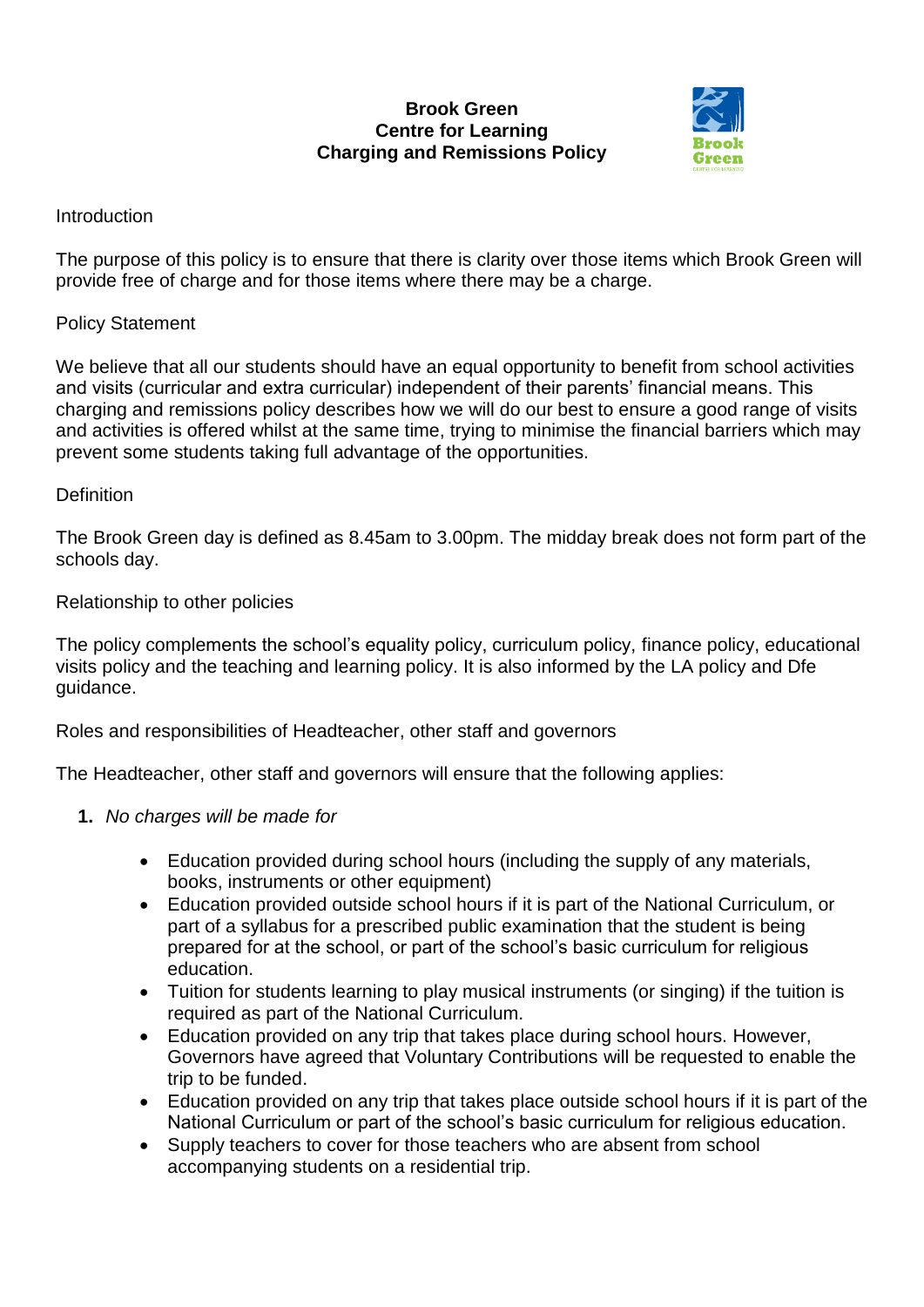- Transport provided in connection with an educational trip. However, Governors have agreed that Voluntary Contributions may be requested to enable the trip to be funded.
- Examination re-sit(s) if the student is being prepared for the re-sit(s) at school.

# **2.** *Activities for which charges will be made*

- Activities outside school hours Non-residential activities (other than those listed in 1 above), which take place outside school hours, but only if the majority of the time spent on that activity takes place outside school hours (time spent on travel counts in this calculation if the travel itself occurs during school hours).
- Residential activities Board and lodging costs (but only those costs) of residential trips deemed to take place during school time. However, students whose parents are in receipt of certain benefits (see point 3 below) may not be charged for board and lodging costs. Residential trips deemed to take place outside school time (other than for those activities listed in 1 above). When any trip is arranged parents will be notified of the policy for allocating places.
- Music tuition for individuals or groups of any appropriate size.
- Any materials, books, instrument, or equipment, where the student's parent wishes him/her own them.

# *3. Optional Extras*

Charges may be made for some activities that are known as 'optional extras'. Where an optional extra is being provided, a charge can be made for providing materials, books, instruments, or equipment. Optional extras are:

- Education provided outside of school time that is not:
	- a) Part of the curriculum:
	- b) Part of a syllabus for a prescribed public examination that the student is being prepared for at the school: or
	- c) Part of religious education.
- Examination entry fee(s) if the registered student has not been prepared for the examination(s) at the school.
- Transport (other than transport that is required to take the student to school or to other premises where the local authority/governing body have arranged for the student to be provided with education).
- Board and lodging for a student on a residential visit.
- Extended day services offered to students (for example breakfast club, after-school clubs, tea and supervised homework sessions).

# **4.** *Families qualifying for remission or help with charges*

In order to remove financial barriers from disadvantaged students, the Governing Body has agreed that some activities and visits where charges can legally be made will be offered at no charge or a reduced charge to parents in particular circumstances. This remissions policy sets out the circumstances in which charges will be waived. Criteria for qualification for remission are given below:

Parents in receipt of :

 Universal Credit from 1 April 2018 provided the parent(s) have an annual net income of no more than £7,400, as assessed by earnings from up to three of their most recent assessment periods.